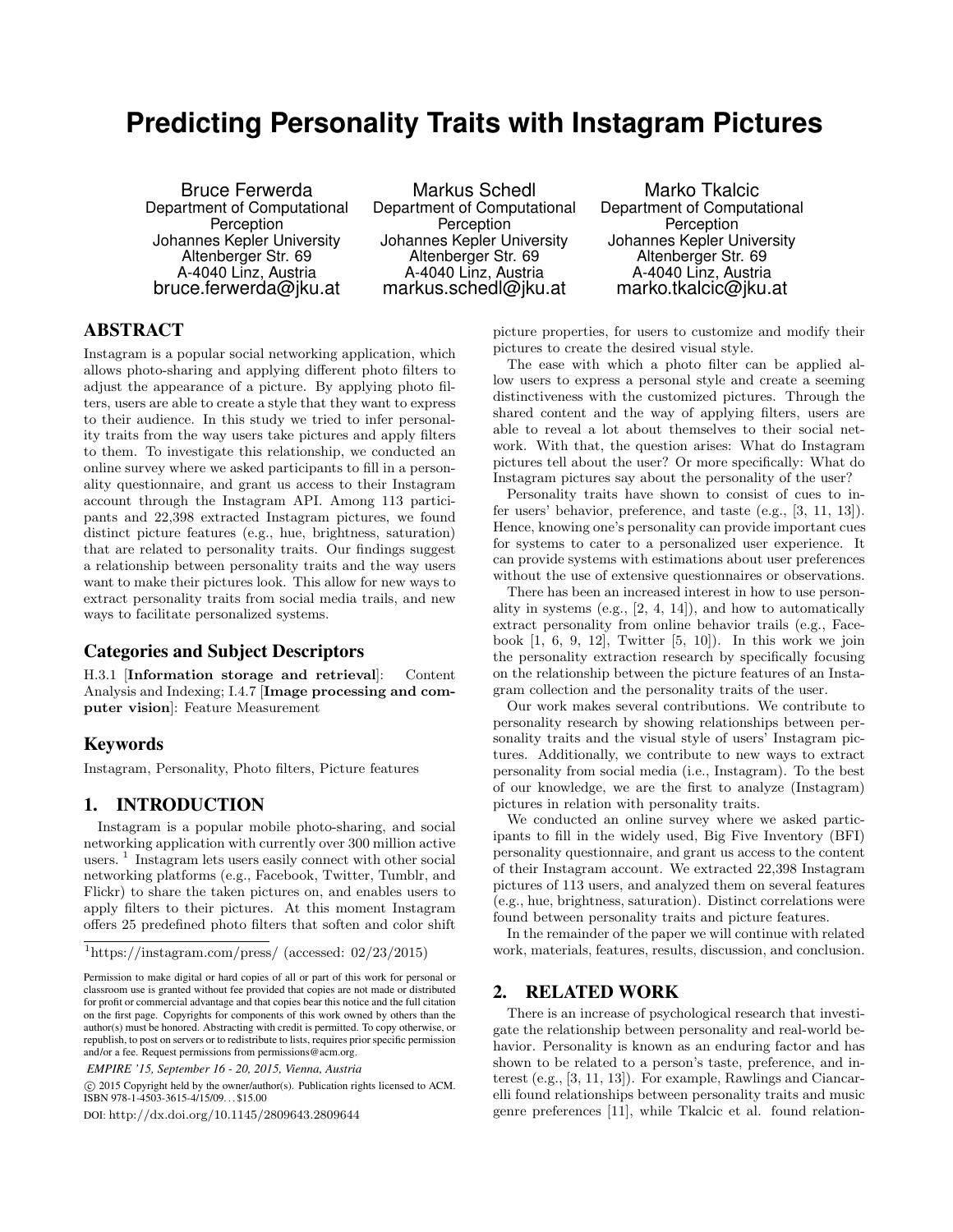ships between personality and classical music [\[13\]](#page-3-2).

To categorize personality, several models have been developed. The five-factor model (FFM) is the most well known and widely used one. It categorizes personality into five general dimensions that describe personality in terms of: openness to experience, conscientiousness, extraversion, agreeableness, and neuroticism [\[8\]](#page-3-12).

Based on psychological findings of personality in relation to real-world behavior, there is an emergent interest in how to use and implement these findings into applications (e.g., [\[2,](#page-3-3) [4,](#page-3-4) [14\]](#page-3-5)). It can provide useful proxy measures for applications to cater to a more personalized service. For example, Tkalcic et al. proposes to use personality traits to enhance the nearest-neighborhood measurement for overcoming the cold-start problem (i.e., recommending items to new users) in recommender systems [\[14\]](#page-3-5). Ferwerda et al. provide a way to use personality traits for adjusting the user interface of music applications to fit user's music browsing styles [\[4\]](#page-3-4).

Personality traits have shown to consist of valuable information for personalized system, but hard to acquire (e.g., extensive, time-consuming questionnaires). Therefore, as applications are increasingly interconnected (e.g., social media), research started to focus on how to extract personality information from (online) behavior trails. Current research on Facebook (e.g., [\[1,](#page-3-6) [6,](#page-3-7) [9,](#page-3-8) [12\]](#page-3-9)) and Twitter (e.g., [\[5,](#page-3-10) [10\]](#page-3-11)) have shown to consist of reliable cues to infer personality traits from. With our work we add to the personality extraction research by showing the relationship between personality traits and picture features on Instagram.

# 3. MATERIALS

To investigate the relationship between personality traits and picture features, we asked participants to fill in the 44-item BFI personality questionnaire (5-point Likert scale; Disagree strongly - Agree strongly [\[7\]](#page-3-13)). The questionnaire include questions that aggregate into the five basic personality traits of the FFM. Additionally, we asked participants to grant us access to their Instagram account through the Instagram API in order to crawl their pictures. From hereon, we define the picture-collection term as all the Instagram pictures of a single user.

We recruited 126 participants through Amazon Mechanical Turk. Participation was restricted to those located in the United States, and also to those with a very good reputation to avoid careless contributions. Several comprehensiontesting questions were used to filter out fake and careless entries. The Mahalanobis distance was calculated to check for outliers. This left us with 113 completed and valid responses. Age (18-64, median 30) and gender (54 male, 59 female) information indicated an adequate distribution.

### 4. FEATURES

For each picture in a picture-collection that was crawled, we extracted several features. The extracted features are discussed below. Most of the features are color-based, some are content-based. For color-based features we use the color space that is most closely related to the human visual system, i.e., the Hue-Saturation-Value (HSV) color space [\[15\]](#page-3-14).

Brightness. For each picture, we calculated the average brightness and variance across all the pixels in the picture. Pictures that have a high average brightness tend to be bright, obviously. These features represent how light/dark a picture is and how much contrast there is in the picture, respectively. Pictures that have a high variance tend to have both dark and light areas, whereas pictures with a low variance tend to be equally bright across the picture. Furthermore, we divided the brightness axis into three equal intervals and counted the share of pixels that fall into each of these intervals (low/mid/high brightness). Pictures that have a high value in the *low brightness* feature tend to be darker, those that have a high value in the mid brightness feature tend to have mostly neither dark nor bright areas, while those pictures that have a high value in the *high bright*ness feature tend to have lots of bright areas.

Saturation. We calculated the average saturation and the variance for each picture. Pictures with low average saturation tend to be bleak, colorless, while pictures with high saturation have more vivid colors. Pictures with a high saturation variance tend to have both bleak and vivid colors. Here we also divided the saturation axis into three equal intervals and calculated the share of pixels that fall into each interval (low/mid/high saturation). pictures that have a high value in the low saturation tend to have more bleak colors, those with a high value in the mid saturation feature tend to have neither bleak nor vivid colors while those pictures that have a high value in the high saturation feature tend to have vivid colors across most of the picture area.

Pleasure-Arousal-Dominance (PAD). As the filters on Instagram intend to create a certain expression, we adopted the PAD model of Valdez and Merhabian [\[16\]](#page-3-15). They created general rules of the expression of pleasure, arousal, and dominance in a picture as a combination of brightness and saturation levels:

- 1. Pleasure  $= .69$  Brightness  $+ .22$  Saturation
- 2. Arousal  $=$  -.31 Brightness  $+$  .60 Saturation
- 3. Dominance  $=$  -.76 Brightness  $+$  .32 Saturation

Hue-related features We extracted features that represented the prevalent hues in pictures. We chose many features that represent various aspects of the hues. For each of the basic colors (red, green, blue, yellow, orange, and violet) we counted the share of pixels that fall into each color. As the discrete color clustering of the hue dimension is nonlinear and subjective, we also divided the hue into 10 equal intervals and calculated the share of pixels for each interval. These intervals are hard to describe with subjective color descriptions. Furthermore, we calculated the share of pixels that fall into cold (violet, blue, green) and warm (yellow, red, orange) colors.

Content-based features. Beside the color-centric features we also performed picture content analysis. We counted the number of faces and the number of people in each picture. We used the standard Viola-Jones algorithm [\[17\]](#page-3-16). A manual inspection of the Viola-Jones face detector results revealed some false positives (e.g., a portrait within the picture) and false negatives (e.g., some rotated and tilted faces). However, in general the users who tended to take pictures of people (e.g., selfies) had a higher number of average number of faces/people per picture than those users who tended to take mostly still photographs.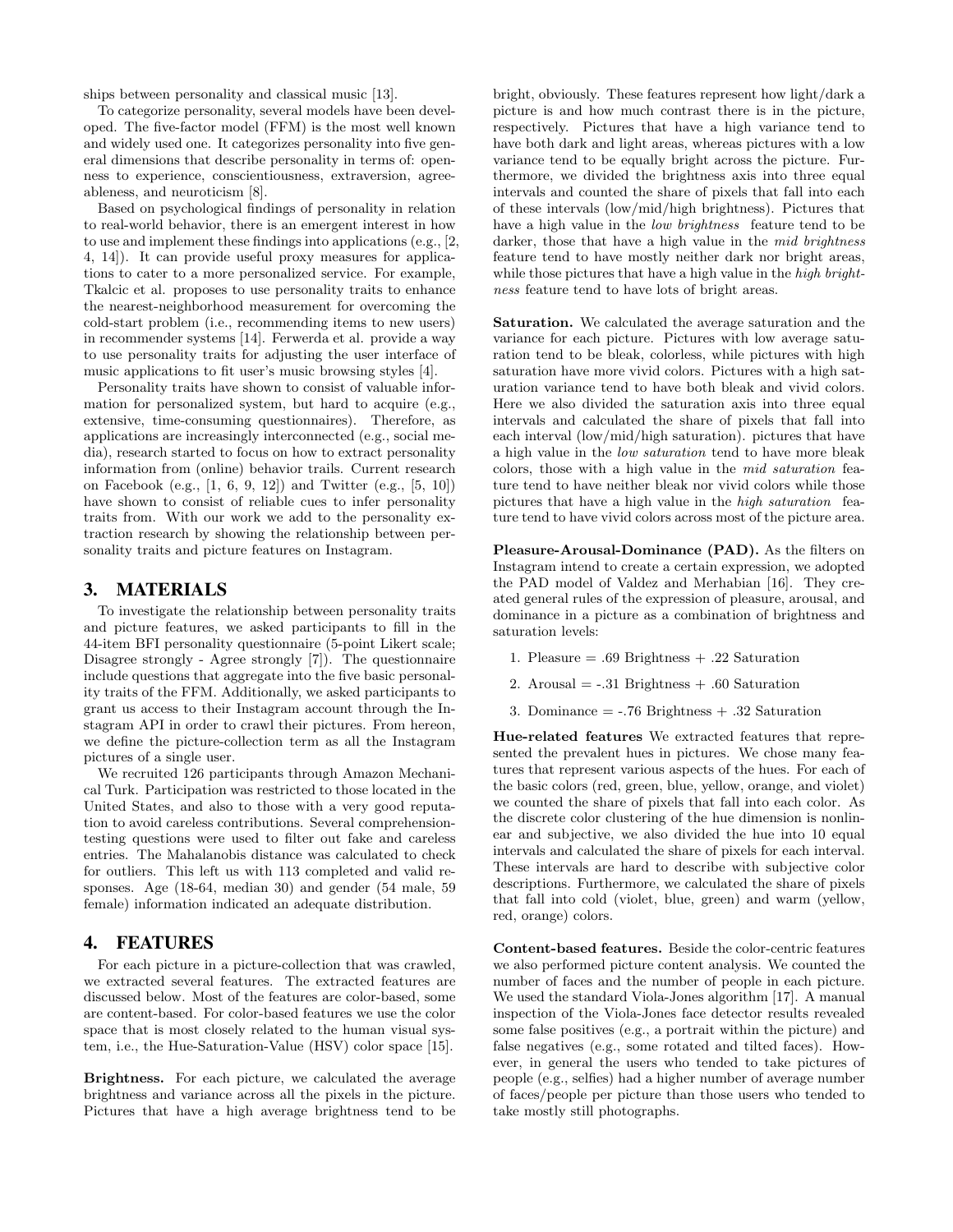# 5. RESULTS

We crawled 22,398 pictures, and extracted all the features per picture for each picture-collection. As the features in the picture-collections show a symmetrical distribution, we calculated mean values for each feature to create a measurement of central tendency. The mean values of the features were used to calculate the correlation matrix (see Table [1\)](#page-2-0). Pearson's correlation  $(r \in [-1,1])$  is reported to indicate the linear relationship between personality and picture features.

The correlation matrix shows several features related with personality traits. We will discuss the results related to each personality trait below. Besides significant correlations of  $p<.05$ , we decided to report marginally significant results as well (i.e., significant levels of  $.1 > p > .05$ ).

Openness to experience. The openness factor correlates positively with the feature green, meaning that open users tend to take pictures with a lot of green or applied a filter to express more greenness. We observed a negative correlation with the feature brightness mean, which means that open users tend to upload pictures that are low on brightness. This was further confirmed by the positive correlation on brightness low, and the negative correlation on brightness high. These correlations show that the pictures of open users show more dark areas, and less bright areas.

Openness is also correlated with the saturation mean. This indicate that the pictures of open users consist of more saturated, vivid colors. We also observed a positive correlation with the feature *saturation variance*, which means that open users upload pictures that have both vivid and bleak colors.

A marginally significant correlation was observed for the warm/cold features. Pictures of open users contained less warm colors (i.e., red, orange), but more cold colors (i.e., blue, green). Also, the pictures of open users tend to express less pleasure, but more arousal and dominance. Additionally, their pictures consist of less faces and people.

Conscientiousness. A marginally significant (positive) correlation was found between the saturation variance feature and conscientiousness. This indicate that conscientious users upload pictures consisting of bleak and vivid colors.

Extraversion. We mostly found marginally significant correlations with the picture features and the extraversion. Extraverts tend to upload pictures with less red and orange, but with more green and blue tones. Additionally, their pictures tend to be darker (brightness low), but tend to consist of both vivid and bleak colors (saturation variance). Additionally, the emotion that the pictures of extraverts consist, are low on pleasure, but high on dominance.

Agreeableness. A marginally significant correlation was found between agreeableness and the brightness mid feature. This means that the pictures of agreeable users do not show emphasized bright or dark areas, but are more in between.

Neuroticism. A marginally significant correlation was found on brightness mean, brightness low, and brightness high. The positive correlation with brightness mean indicate that extravert users tend to upload pictures that are high on brightness. This is also reflected in the brightness low (negative correlation) and brightness high (positive correlation) features. Additionally, correlations were found in the emotion

|                                                                           | O                 | $\mathbf C$    | E                                       | A              | N              |
|---------------------------------------------------------------------------|-------------------|----------------|-----------------------------------------|----------------|----------------|
| Red                                                                       | $-0.06$           | 0.02           | $-0.17$ ^                               | $-0.05$        | 0.03           |
| Green                                                                     | 0.17              | 0.14           | $0.23$ ^^                               | 0.03           | $-0.12$        |
| Blue                                                                      | $-0.01$           | $\overline{0}$ | 0.17                                    | 0.02           | $-0.01$        |
| Yellow                                                                    | 0.01              | 0.04           | 0.01                                    | 0.14           | $-0.07$        |
| Orange                                                                    | $-0.03$           | $-0.07$        | $-0.16^{\degree}$                       | $-0.02$        | 0.06           |
| Violet                                                                    | $\Omega$          | $-0.06$        | $-0.09$                                 | $-0.07$        | 0.06           |
| Bright.mean                                                               | $-0.25*$          | $-0.1$         | $-0.19$ <sup><math>\degree</math></sup> | $-0.07$        | $0.22\degree$  |
| Bright.var.                                                               | 0.06              | $\overline{0}$ | $\overline{0}$                          | $-0.07$        | 0.05           |
| Bright.low                                                                | $0.28**$          | 0.09           | $0.16^$                                 | $-0.05$        | $-0.16$ ^      |
| Bright.mid                                                                | $-0.09$           | 0.06           | 0.04                                    | $0.15\degree$  | $-0.06$        |
| Bright.high                                                               | $-0.2^{\circ}$    | $-0.12$        | $-0.18$ <sup><math>\degree</math></sup> | $-0.08$        | $0.21\degree$  |
| Sat.mean                                                                  | 0.16              | 0.06           | 0.03                                    | $-0.04$        | $\overline{0}$ |
| Sat.var.                                                                  | $0.2$ ^^          | $0.16$ ^       | $0.19$ ^^                               | 0.1            | $-0.05$        |
| Sat.low                                                                   | $-0.08$           | $-0.02$        | 0.02                                    | 0.07           | 0.01           |
| Sat.mid                                                                   | 0.08              | $-0.09$        | 0.02                                    | 0.07           | 0.01           |
| Sat.high                                                                  | 0.13              | $0.1\,$        | 0.04                                    | $-0.01$        | 0.01           |
| Warm                                                                      | $-0.05$ ^^        | $-0.04$        | $-0.2$                                  | $\overline{0}$ | 0.03           |
| Cold                                                                      | $0.05$ ^ ^        | 0.04           | 0.2                                     | $\overline{0}$ | $-0.03$        |
| Pleasure                                                                  | $-0.19$ ^         | $-0.08$        | $-0.18$ <sup>2</sup>                    | $-0.09$        | $0.22$ ^^      |
| Arousal                                                                   | $0.23*$           | 0.09           | 0.1                                     | $\overline{0}$ | $-0.08$        |
| Dominance                                                                 | $0.28**$          | 0.11           | 0.17                                    | 0.05           | $-0.18$ ^      |
| $#$ of faces                                                              | $-0.16\, \hat{ }$ | 0.03           | 0.11                                    | $-0.11$        | $-0.03$        |
| $#$ of people                                                             | $-0.22$ ^^        | $-0.05$        | $-0.07$                                 | $-0.01$        | 0.07           |
| $\gamma p<0.1, \gamma p<0.05$ ,<br>$*_{p<.001}$ .<br>$*_{p<.01}$<br>Note. |                   |                |                                         |                |                |

<span id="page-2-0"></span>Table 1: Correlation Matrix of the picture features against the personality traits: (O)penness, (C)onscientiousness, (E)xtraversion, (A)greeableness, (N)euroticism.

expression of the pictures of extraverts. They show to adjust their pictures to express more pleasure but less dominance.

## 6. PERSONALITY PREDICTION

Given that we found significant correlations between picture features and personality traits, we explored personality prediction based on these features. We trained our predictive model with the radial basis function network classifier in Weka, with a 10-fold cross-validation. We report the rootmean-square error (RMSE) in Table [2.](#page-2-1) The RMSE of each personality trait relates to the [1,5] score scale.

| Personality            | <b>RMSE</b> |
|------------------------|-------------|
| Openness to experience | 0.73        |
| Conscientiousness      | 0.69        |
| Extraversion           | 0.95        |
| Agreeableness          | 0.74        |
| Neuroticism            | 0.95        |

#### <span id="page-2-1"></span>Table 2: Personality prediction with the root-meansquare error (RMSE).

The RMSE values that we found are low and comparable with previous work on personality extraction from social media trails. For example, Quercia et al. [\[10\]](#page-3-11) looked at the relationship between personality traits and Twitter usage and reported RSME scores of 0.69, 0.76, 0.88, 0.79, and 0.85, respectively for, openness to experience, conscientiousness, extraversion, agreeableness, and neuroticsm. Our results, as well as the results of prior work show that the